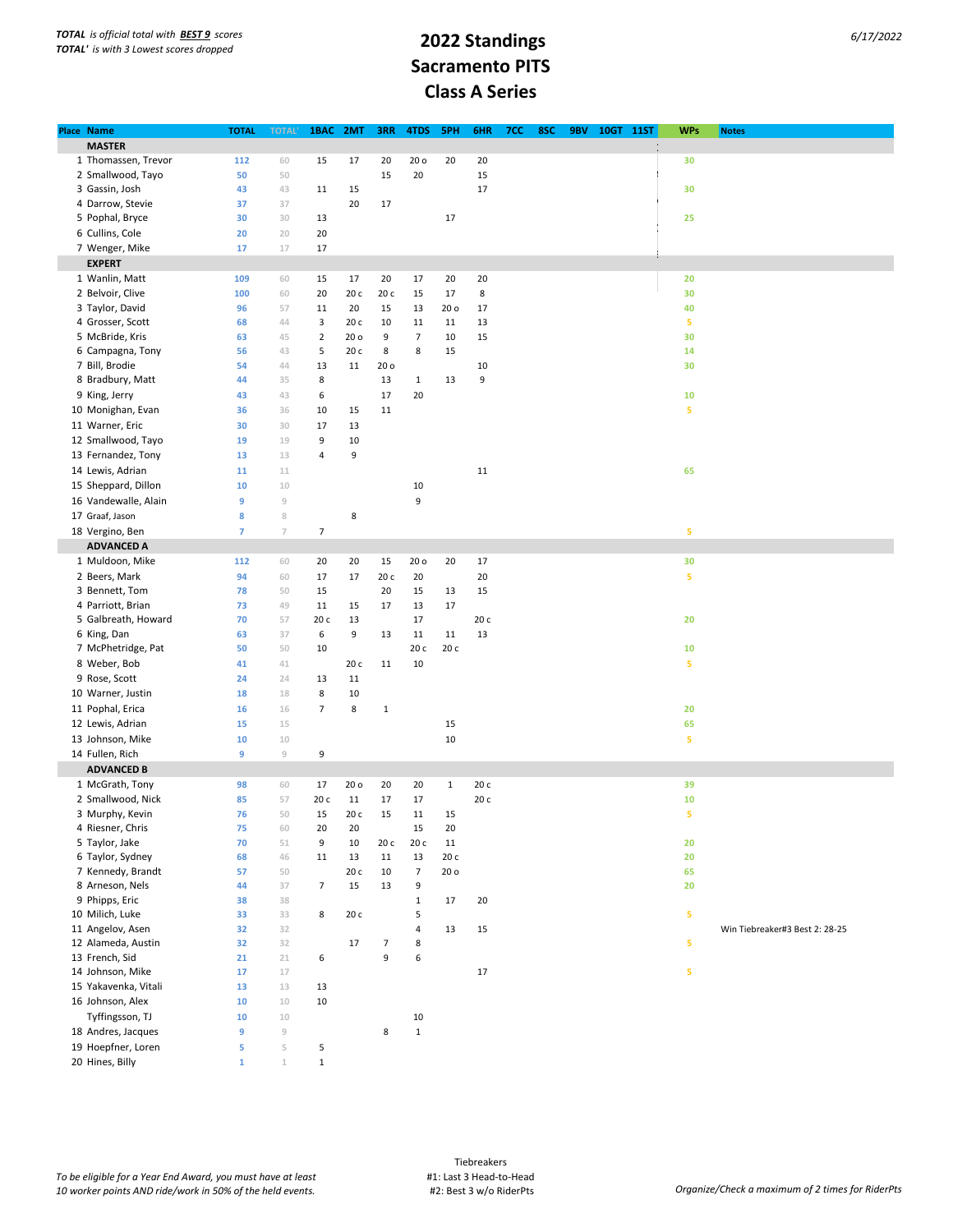## **Sacramento PITS Class A Series**

| Place Name               | <b>TOTAL</b> | <b>TOTAL'</b> | 1BAC           | 2MT         | <b>3RR</b>     | 4TDS        | 5PH             | 6HR             | 7CC | 8SC | 9BV | 10GT 11ST | <b>WPs</b>     | <b>Notes</b>                   |
|--------------------------|--------------|---------------|----------------|-------------|----------------|-------------|-----------------|-----------------|-----|-----|-----|-----------|----------------|--------------------------------|
| <b>INTERMEDIATE A</b>    |              |               |                |             |                |             |                 |                 |     |     |     |           |                |                                |
| 1 Freiling, Shawn        | 100          | 57            | 11             | 15          | 17             | 20          | 17              | 20              |     |     |     |           | 5              |                                |
| 2 McKay, Scott           | 92           | 60            | 20             | 17          |                | 15          | 20 с            | 20 <sub>o</sub> |     |     |     |           | 70             |                                |
| 3 Johnson, Mike          | 72           | 57            | 15             | 20          | 20             | 17          |                 |                 |     |     |     |           | 5              |                                |
| 4 Naff, Jeff             | 67           | 46            | 8              | 13          | 13             | 13          | 20              |                 |     |     |     |           | 10             |                                |
| 5 Todhunter, Samantha    | 61           | 44            | $\overline{7}$ | 9           | 20 c           | 9           | $\mathbf 1$     | 15              |     |     |     |           | 66             |                                |
| 6 Blevins, Gregg         | 48           | 38            |                | $10\,$      | 10             | 11          |                 | 17              |     |     |     |           |                |                                |
| 7 Hamersly, Greg         | 36           | 36            | 10             | 11          | 15             |             |                 |                 |     |     |     |           | 10             |                                |
| 8 Gansberger, Ted        | 29           | 29            |                |             | 9              |             |                 | 20 <sub>o</sub> |     |     |     |           | 30             |                                |
| 9 Simas, Jason           | 28           | 28            |                |             | $\,$ 8 $\,$    |             | 20 с            |                 |     |     |     |           | 5              |                                |
| 10 Sader, Steven         | 20           | 20            |                |             | $\overline{7}$ |             | 13              |                 |     |     |     |           | 15             |                                |
| 11 Weber, Bob            | 17           | 17            | 17             |             |                |             |                 |                 |     |     |     |           | 5              |                                |
| 12 Dickson, Drew         | 15           | 15            |                |             |                |             | 15              |                 |     |     |     |           |                |                                |
|                          |              |               |                |             |                |             |                 |                 |     |     |     |           |                |                                |
| 13 Spruell, Rick         | 13           | 13            | 13             |             |                |             |                 |                 |     |     |     |           | 5              |                                |
| 14 Dokken, Tim           | 11           | $11\,$        |                |             | 11             |             |                 |                 |     |     |     |           |                |                                |
| 15 Smallwood, Julian     | 10           | $10\,$        |                |             |                | 10          |                 |                 |     |     |     |           |                |                                |
| Gibson, Sherwood         | 9            | $\mathcal G$  | 9              |             |                |             |                 |                 |     |     |     |           |                |                                |
| 17 Zduniak, Zed          | $\mathbf 1$  | $\mathbbm{1}$ |                | $\mathbf 1$ |                |             |                 |                 |     |     |     |           |                |                                |
| <b>INTERMEDIATE B</b>    |              |               |                |             |                |             |                 |                 |     |     |     |           |                |                                |
| 1 Cortez, Tony           | 77           | 54            | 15             | 8           | 17             | 17          |                 | 20              |     |     |     |           | $\overline{2}$ |                                |
| 2 Williams, Jim          | 74           | 52            | 20 c           |             | 11             | 11          | 15              | 17              |     |     |     |           | 5              |                                |
| 3 Taylor, Anna           | 53           | 43            |                | 10          | 13             | 10          | 20 <sub>o</sub> |                 |     |     |     |           | 45             |                                |
| 4 Angelov, Asen          | 51           | 51            | 11             | 20          | 20             |             |                 |                 |     |     |     |           |                |                                |
| 5 Perrigo, Charlie       | 32           | 32            |                |             |                | 15          | 17              |                 |     |     |     |           |                |                                |
| 6 Schnurbusch, Matt      | 29           | 29            | 13             | 15          | $\mathbf{1}$   |             |                 |                 |     |     |     |           | 80             |                                |
| 7 Young, Mike            | 22           | 22            | $\overline{7}$ |             | 15             |             |                 |                 |     |     |     |           |                | Win Tiebreaker#3 Best 2: 22-21 |
| 8 Ornelas, Joe           | 22           | 22            | 10             | 11          |                | $\mathbf 1$ |                 |                 |     |     |     |           | 10             |                                |
| 9 Lucero, Gabriel        | 21           | 19            | 9              | 9           | $\mathbf 1$    | $\mathbf 1$ | $\,1\,$         |                 |     |     |     |           | 5              |                                |
| 10 Dickson, Drew         | 20           | 20            | 20             |             |                |             |                 |                 |     |     |     |           |                |                                |
| 11 Downs, Brian          | 20           | 20            |                |             |                |             | 20              |                 |     |     |     |           | 35             |                                |
| Sousa, Drew              | 20           | 20            |                |             |                | 20          |                 |                 |     |     |     |           |                |                                |
| 13 Blevins, Gregg        | 17           | 17            | 17             |             |                |             |                 |                 |     |     |     |           |                |                                |
| Tyffingsson, TJ          | 17           | 17            |                | $17\,$      |                |             |                 |                 |     |     |     |           |                |                                |
| 15 Fogleman, Will        | 13           | 13            |                |             |                | 13          |                 |                 |     |     |     |           |                |                                |
| 16 Hewston, Mike         | 13           | 13            |                |             |                |             | 13              |                 |     |     |     |           | 5              |                                |
| Katz, Robert             | 13           | 13            |                | 13          |                |             |                 |                 |     |     |     |           |                |                                |
| 18 Andres, Jacques       | 8            | 8             | 8              |             |                |             |                 |                 |     |     |     |           |                |                                |
| SPORTSMAN-INTERMEDIATE A |              |               |                |             |                |             |                 |                 |     |     |     |           |                |                                |
| 1 Todhunter, Creighton   | 92           | 60            | 20             | 15          | 17             | 20 с        |                 | 20 c            |     |     |     |           | 67             |                                |
| 2 Cagliaro, Eric         | 40           | 40            |                | 20          | 20             |             |                 |                 |     |     |     |           |                |                                |
| 3 Hanrahan, Linda        | 37           | 37            |                | 17          | 20 c           |             |                 |                 |     |     |     |           | 5              |                                |
| 4 Sasse, Steve           | 20           | 20            |                |             |                |             |                 | 20              |     |     |     |           | 5              |                                |
| SPORTSMAN-INTERMEDIATE B |              |               |                |             |                |             |                 |                 |     |     |     |           |                |                                |
| 1 Firth, Dru             | 85           | 51            | 17             | 17          | 17             | 17          | 17              |                 |     |     |     |           |                |                                |
| 2 Gray, Thomas           | 63           | $41\,$        | 11             | 13          | 11             | 13          |                 | 15              |     |     |     |           | 20             |                                |
| 3 Lee, John              | 60           | 42            | 9              | 15          | 9              | 10          |                 | 17              |     |     |     |           | 20             |                                |
| 4 Cortez, Donovan        | 41           | 41            |                |             | 10             | 11          |                 | $20\,$          |     |     |     |           |                |                                |
| 5 Downs, Brian           | 40           | $40 -$        | 20             | 20          |                |             |                 |                 |     |     |     |           | 35             |                                |
| Habenicht, Fred          | 40           | $40 -$        |                |             | 20             | $20\,$      |                 |                 |     |     |     |           | 20             |                                |
| 7 Stapp, Wiles           | 20           | 20            |                |             |                |             | 20              |                 |     |     |     |           |                |                                |
| 8 Bennett, Max           | 15           | 15            |                |             |                | 15          |                 |                 |     |     |     |           |                |                                |
| Giese, Will              | 15           | 15            | 15             |             |                |             |                 |                 |     |     |     |           |                |                                |
| Hewston, Mike            | 15           | 15            |                |             | 15             |             |                 |                 |     |     |     |           | 5              |                                |
| 11 Kopping, Garrett      | 13           | 13            |                |             | 13             |             |                 |                 |     |     |     |           |                |                                |
| Pearlman, Micah          | 13           | 13            | 13             |             |                |             |                 |                 |     |     |     |           |                |                                |
| 13 Lindquist, Laurent    | ${\bf 11}$   | 11            |                | 11          |                |             |                 |                 |     |     |     |           |                |                                |
| 14 Tyffingsson, TJ       | ${\bf 10}$   | $10\,$        | 10             |             |                |             |                 |                 |     |     |     |           |                |                                |
| 15 Chavez, Rob           | 8            | $\,$ 8        | 8              |             |                |             |                 |                 |     |     |     |           |                |                                |